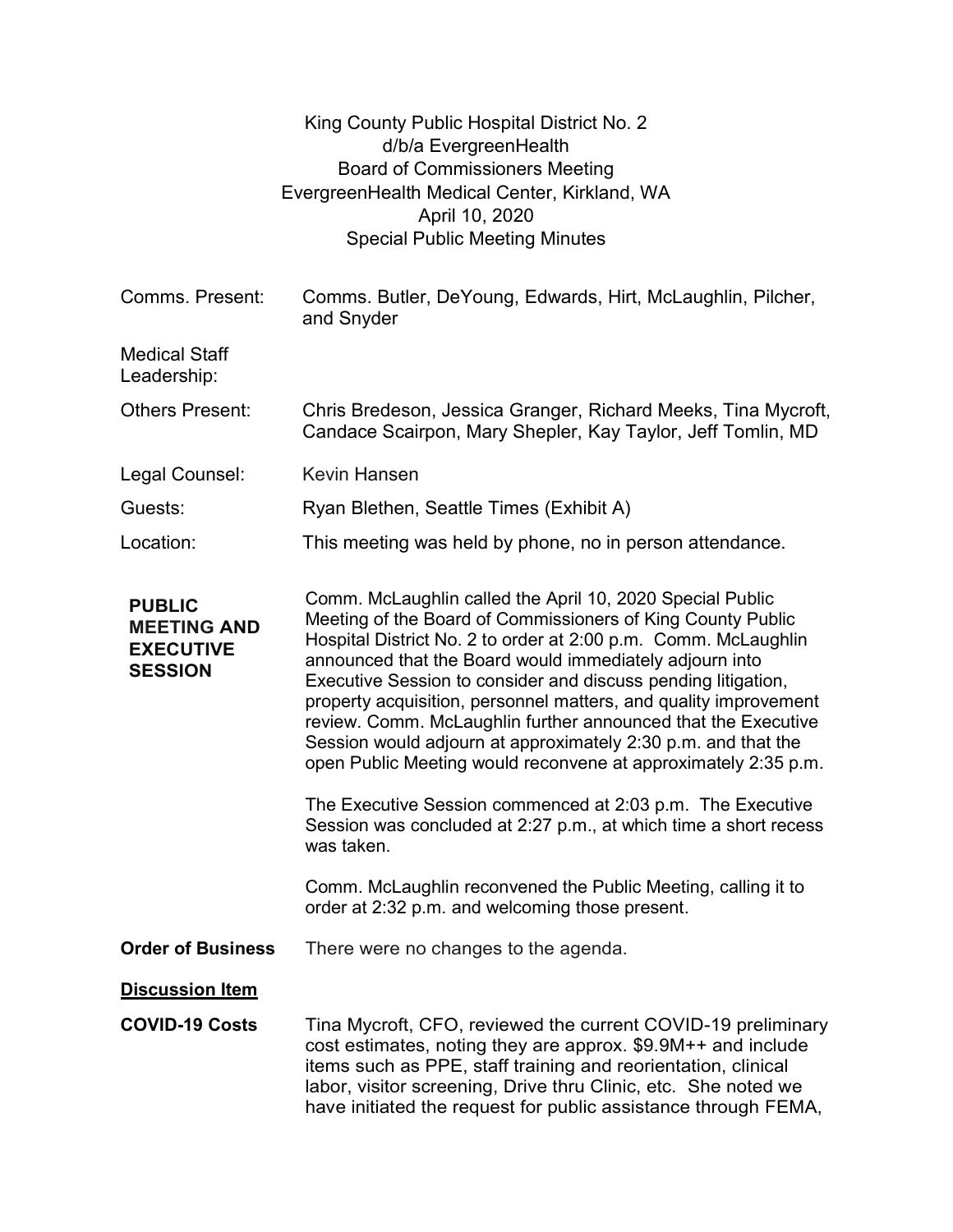participated in WSHA training and are working to secure subject matter expertise with a consulting firm.

Ms. Mycroft responded to questions from the Board throughout the discussion.

## **Action Items**

| <b>Emergency</b><br>Delegation of<br><b>Authority</b> | Comm. DeYoung made a motion to approve Resolution 909-20<br><b>Emergency Delegation of Authority.</b>                                                                                                                                                                                                                                                                                                                                                                                                                                                   |
|-------------------------------------------------------|---------------------------------------------------------------------------------------------------------------------------------------------------------------------------------------------------------------------------------------------------------------------------------------------------------------------------------------------------------------------------------------------------------------------------------------------------------------------------------------------------------------------------------------------------------|
|                                                       | Comm. Butler seconded the motion.                                                                                                                                                                                                                                                                                                                                                                                                                                                                                                                       |
|                                                       | The motion carried unanimously.                                                                                                                                                                                                                                                                                                                                                                                                                                                                                                                         |
|                                                       | Ms. Mycroft discussed Board Resolution # 909-20 Emergency<br>Delegation of Authority and asked if the Board had any<br>questions. Ms. Mycroft responded to questions including a<br>brief discussion regarding the effective date of the delegation<br>and how the Board would learn about expenses incurred for<br>this effort, among other topics. She noted this document<br>allows us to respond to any FEMA requirements.                                                                                                                          |
| <b>Line of Credit</b>                                 | Comm. McLaughlin noted there would be no formal action<br>taken on the line of credit during this meeting. Ms. Mycroft<br>provided a brief update including a review of pros and cons on<br>the Cash Management Strategies including Medicare Advance,<br>Social Security Tax Deferrals, Interfund Loan, and the Line of<br>Credit, noting she hopes to have more information by the 4/21<br>Board Meeting. Ms. Mycroft responded to questions from the<br>Board throughout the discussion including a brief update<br>regarding the impacts on Monroe. |
|                                                       | Jeff Tomlin, MD, CEO thanked Ms. Mycroft and her team for<br>their work on this and thanked the Board for their support.                                                                                                                                                                                                                                                                                                                                                                                                                                |
| <b>Adjourn</b>                                        | The April 10, 2020 Special Public Meeting of the Board of<br>Commissioners for King County Public Hospital District No. 2<br>was adjourned at 3:16 p.m.                                                                                                                                                                                                                                                                                                                                                                                                 |
| ATTEST:                                               |                                                                                                                                                                                                                                                                                                                                                                                                                                                                                                                                                         |

Minerva Butler, Secretary/Commissioner

Minerva Butler, Secretary/Commissioner Apr 22, 2020 12:28 PM PDT